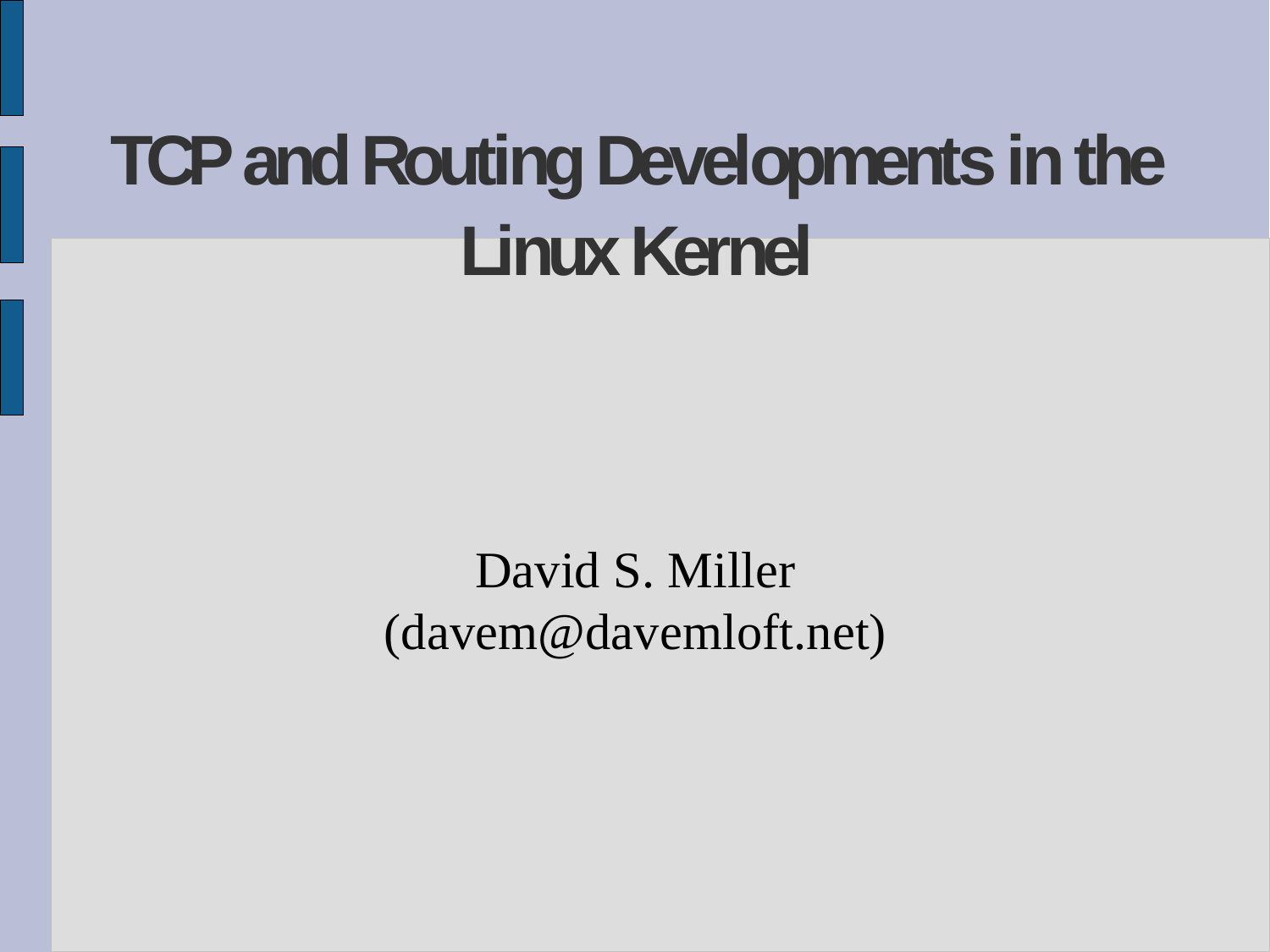### **TCP Congestion Control**

- Several new algorithms
- TCP Reno was showing it's age
- Poor handling of long delay paths
- The larger the number of packets in the congestion window the poorer Reno handled things.
- Newer algorithms attempt to recover more gracefully from packet loss within a large window.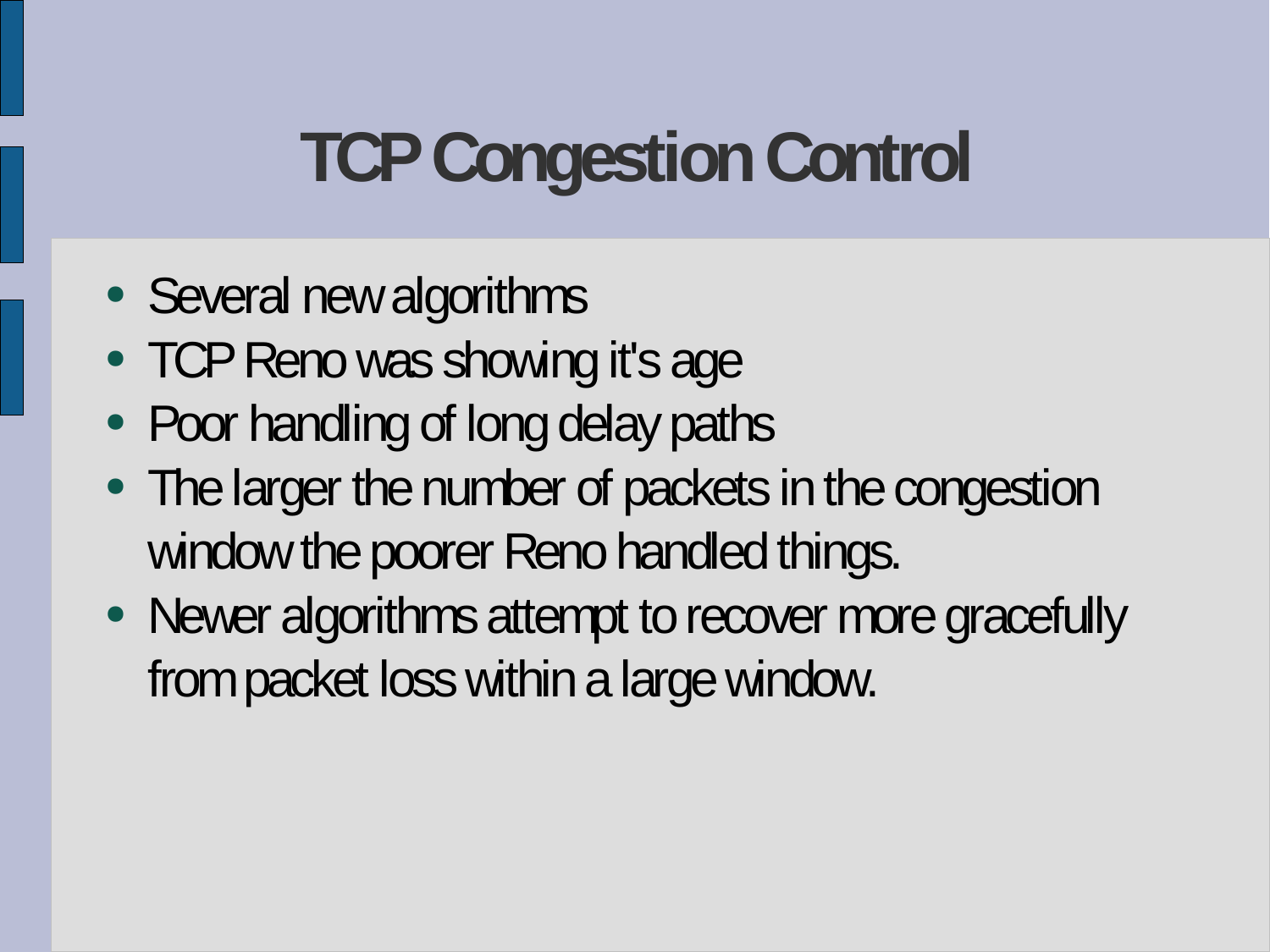#### **TCP Westwood+**

- Calculates a bandwidth estimate.
- This estimate is sent through a low-pass filter, identical to the one used for TCP RTO calculations.
- The bandwidth estimate guides congestion window and slow-start threshold decisions.
- This scheme is effective but not as much so as BIC-TCP (discussed later). Note however this could be due to implementation errors.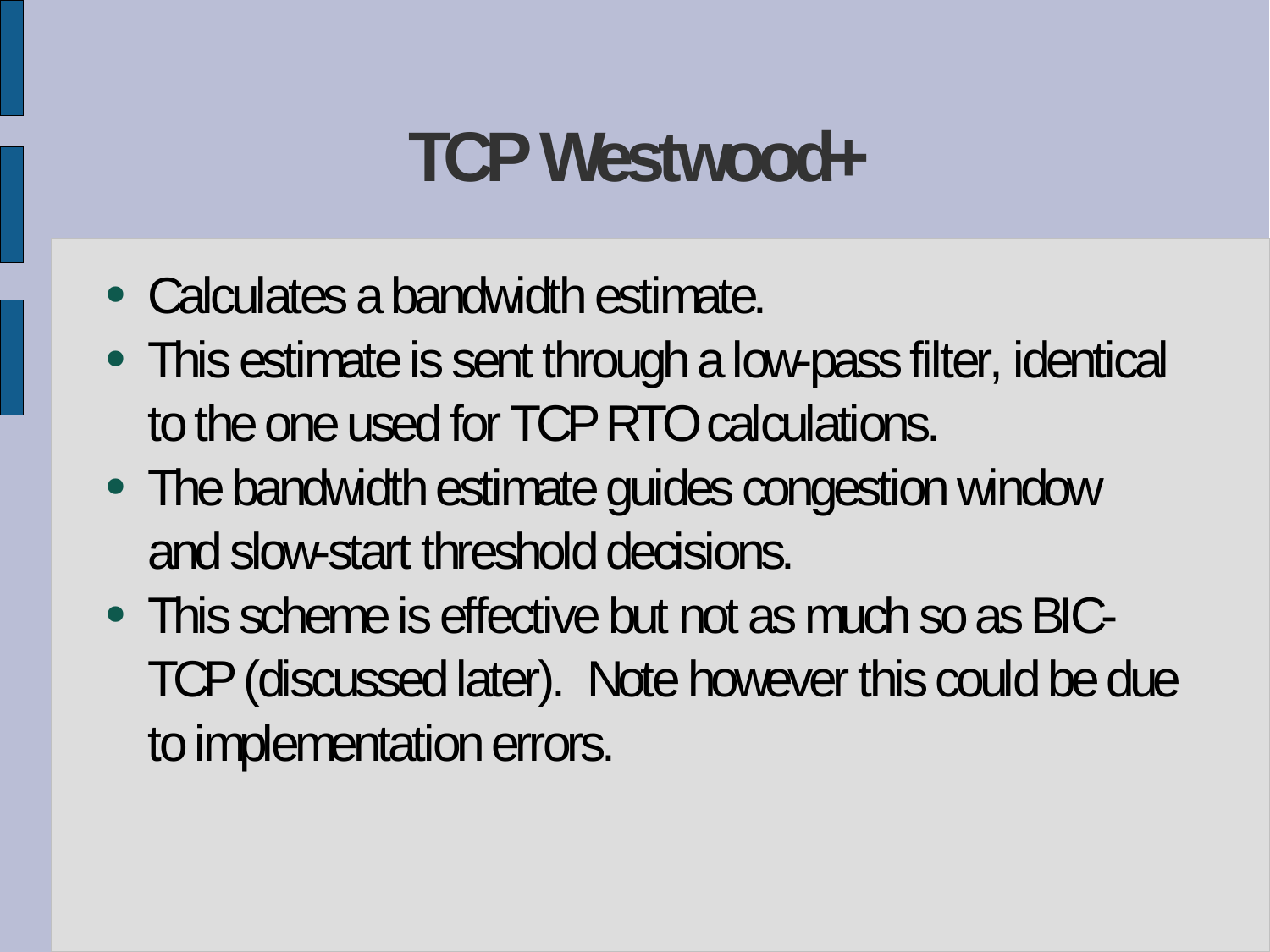### **TCP Vegas**

- An algorithm which is quite old
- Most notable feature is that it tries to measure the available bandwidth without packet loss.
- Traditional congestion control works by detecting packet loss and pulling back the send rate accordingly.
- The major flaw of this technique is that it performs poorly when there is traffic in the reverse path.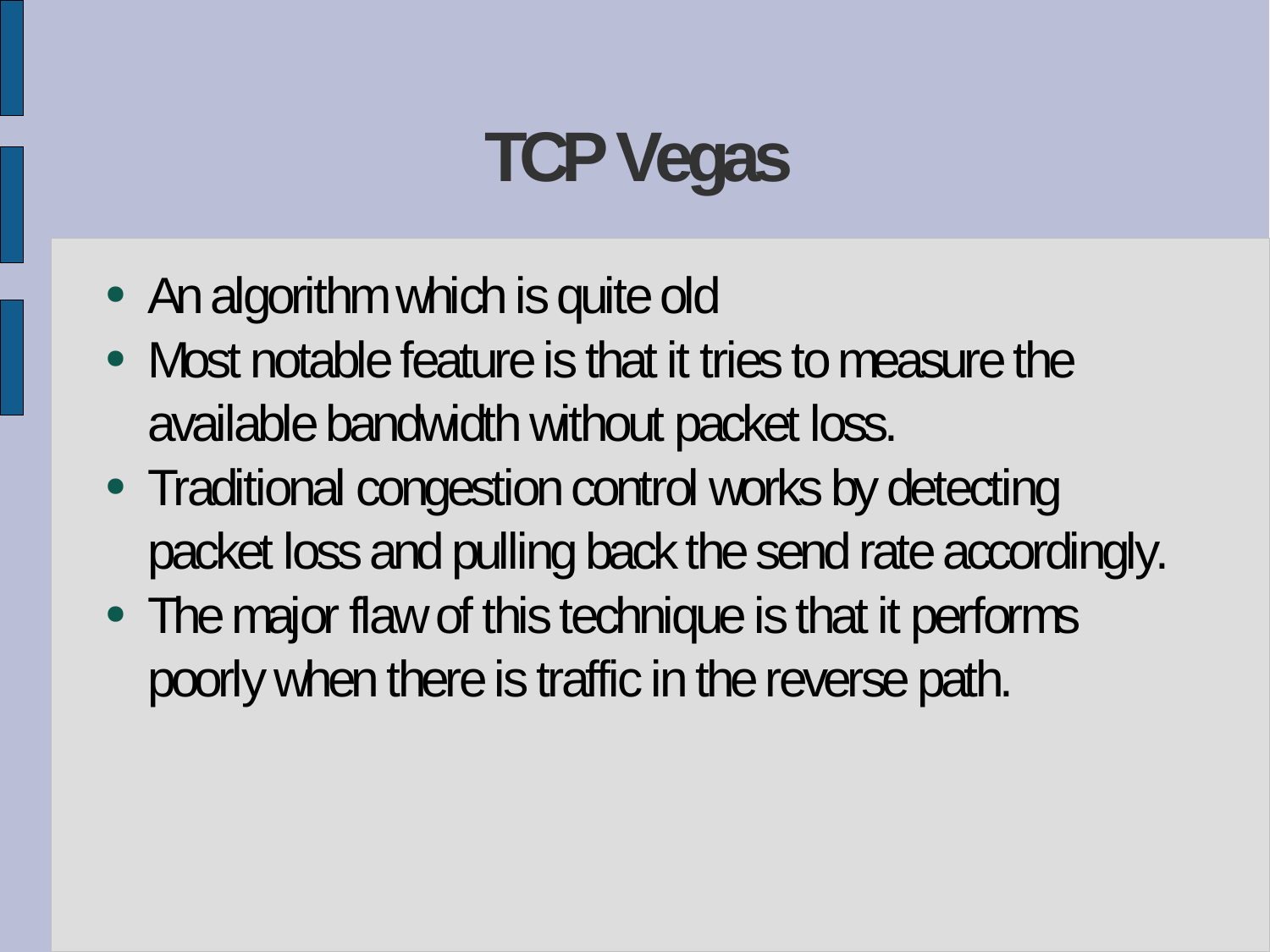### **BIC-TCP**

- A very new algorithm, current kernels implement version 1.0
- Version 1.1 released recently, will merge
- Uses a combination of binary search and linear growth to find the appropriate congestion window safely yet fast.
- Provides high levels of TCP fairness compared to other schemes.
- It is the best performer in our testing.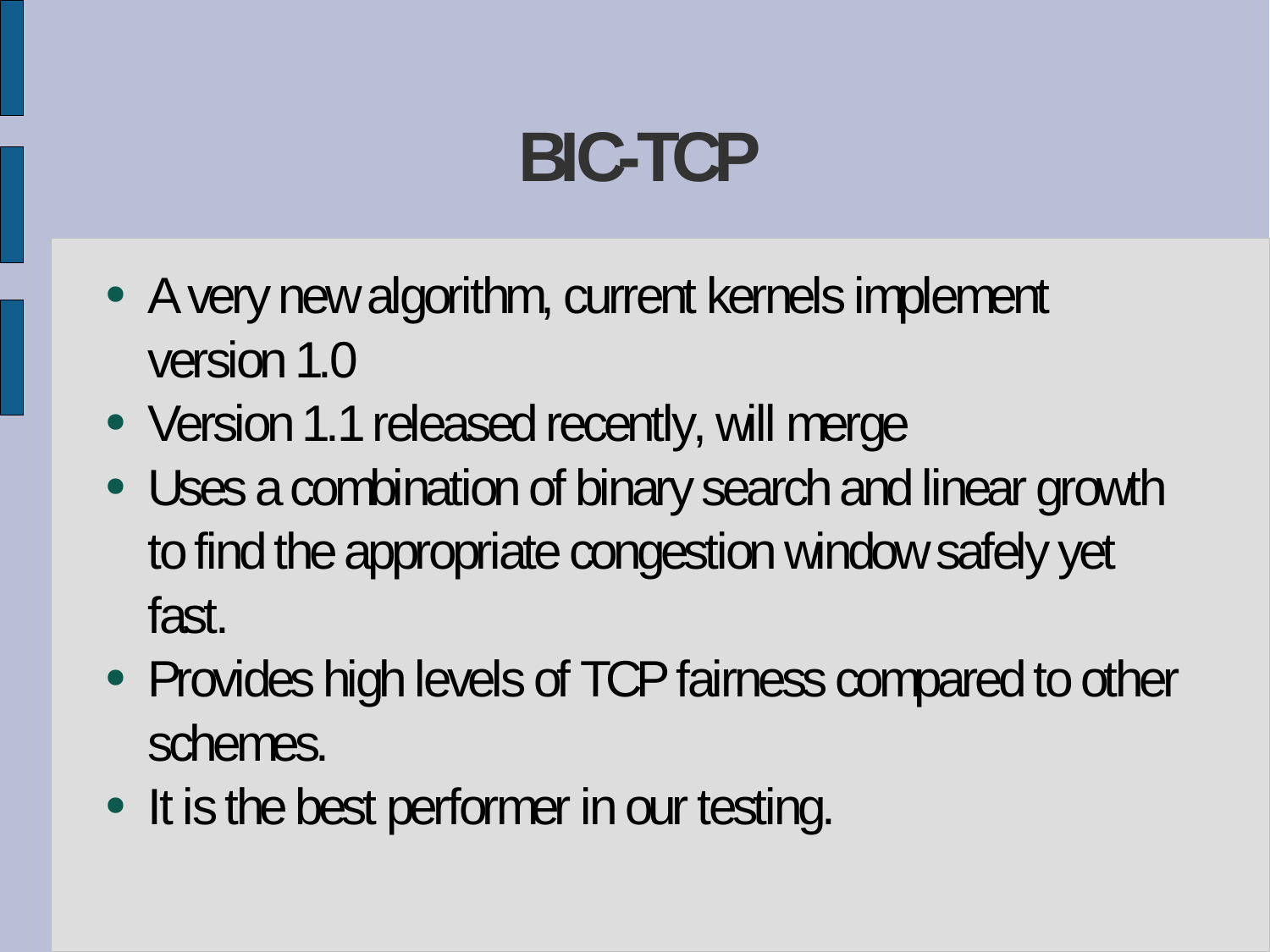## **TCP Segmentation Offload**

- Basic idea:
	- Send one IP+TCP header template plus huge data portion
	- Card uses template to produce multiple TCP packets
- The advantage:
	- Less cpu processing, building headers
	- Less bus/memory bandwidth usage
- Initial implementation had serious problems, it worked but violated congestion control rules.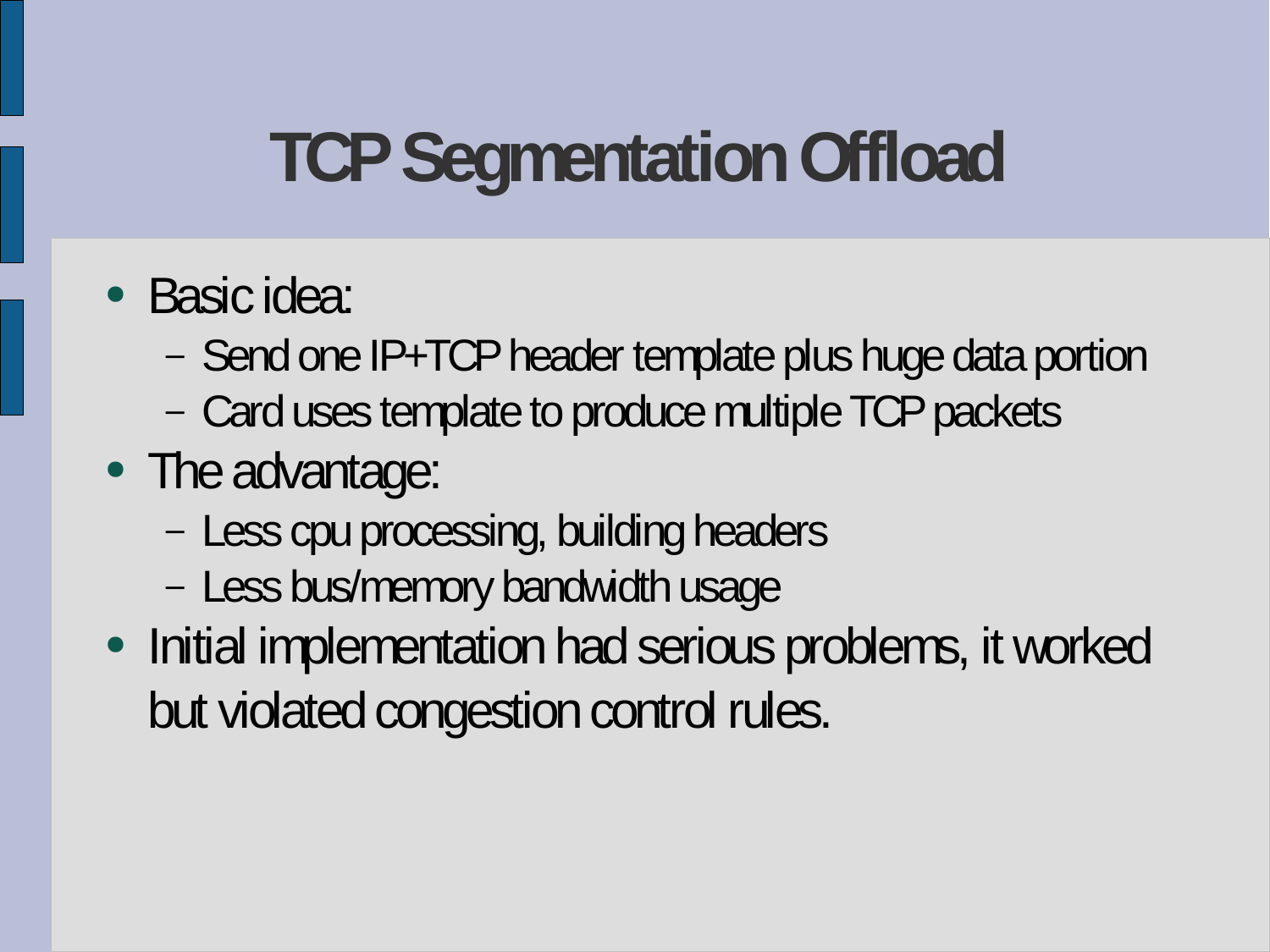# **Fixing TSO Congestion Control**

- Keep track of how many real packets each TSO packet contains.
- Use this 'packet count' in congestion control decisions.
- When ACKs arrive, trim sub-packets from TSO frames and liberate socket send buffer space.
- Never allow TSO packet size to exceed some fraction of congestion window.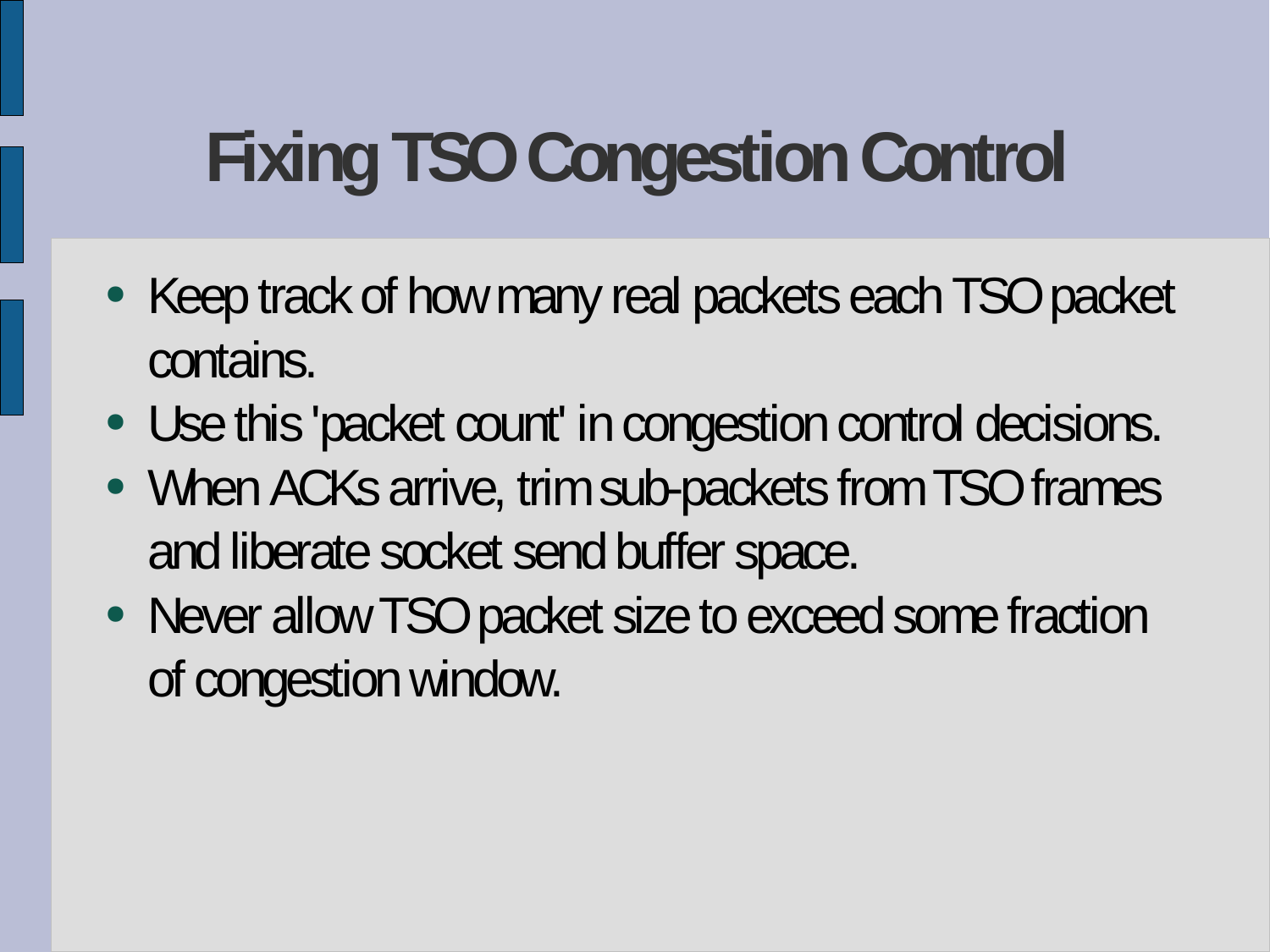### **Remaining TSO Issues**

- Major episodes of loss, or other indications that connection is 'sick' cause TSO to be disabled.
- We can remove this disabling only by adding sophisticated Selective ACK tracking state for the sake of TSO frames. Re-segmentation is too expensive and not an option.
- TSO, even with current fixes, can still be a bit too bursty. Not an easy problem to solve.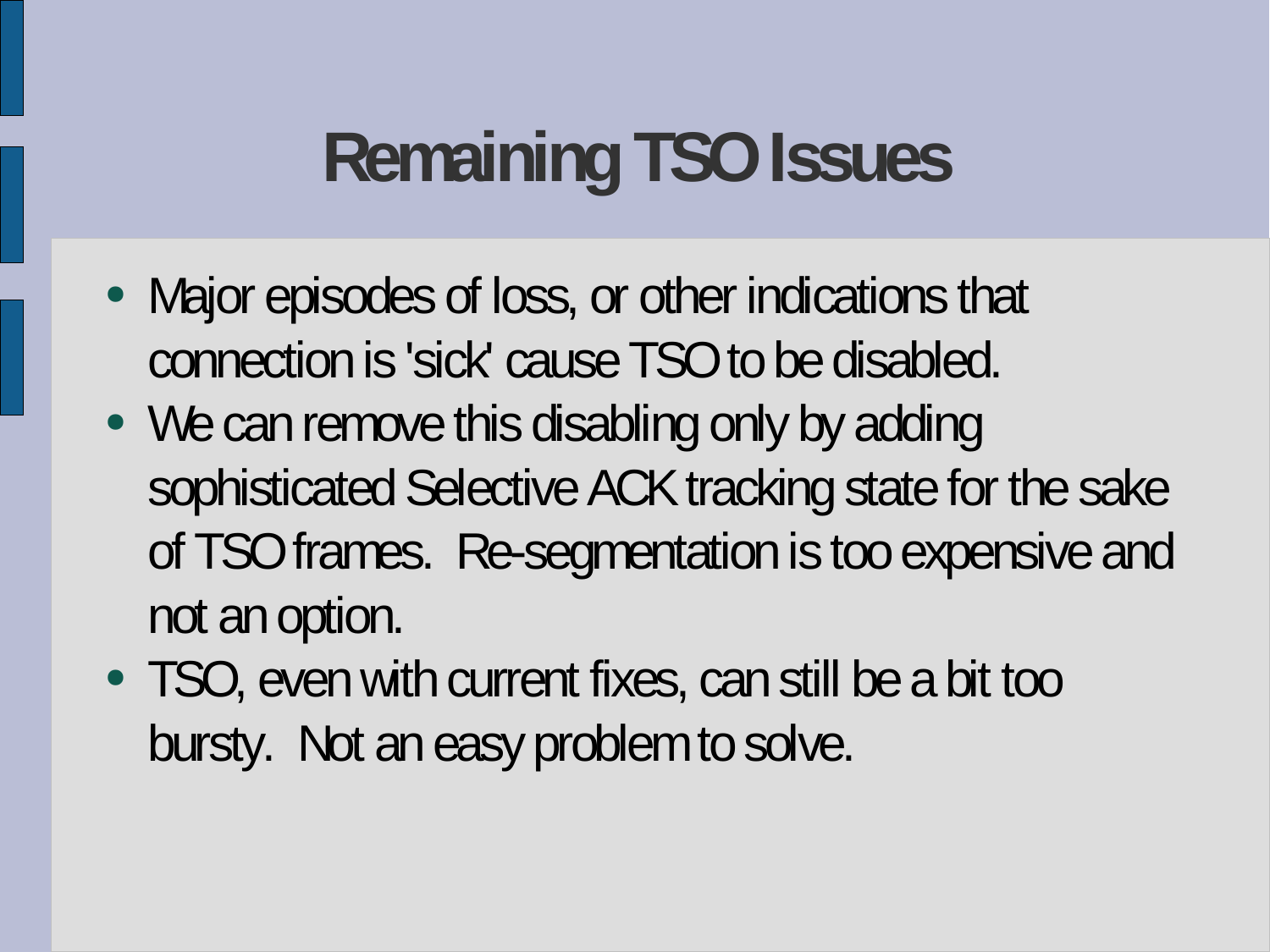# **TCP Routing**

- Current layered architecture:
	- FIB Rules, which point to
	- FIB Nodes, which are used to generate
	- Routing Cache entries
- FIB Node layer algorithms are showing their age, and need complexity improvement.
- When Routing Cache meets DoS level traffic patterns, performance is limited by two things:
	- Routing Cache recycling performance
	- FIB Node lookup complexity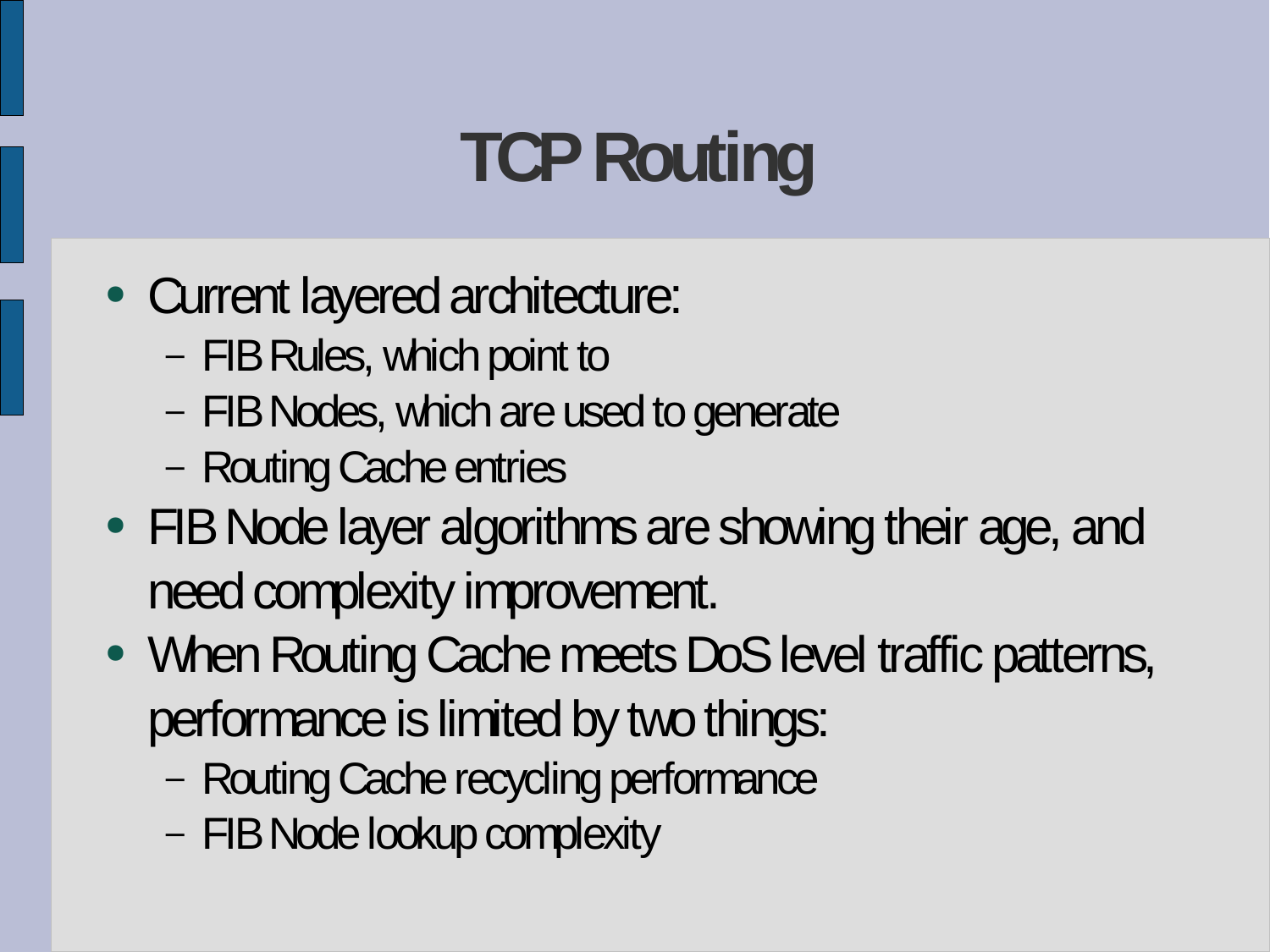#### **State of Routing Lookups**

- Longest Matching Prefix is a well researched topic.
- Unfortunately, it's a well patented topic too :- (
- For most solutions, one must pick two out of:
	- Fast lookup performance
	- Fast table update
	- Low memory usage
- Tree Bitmap is the one exception currently and is considered state of the art right now.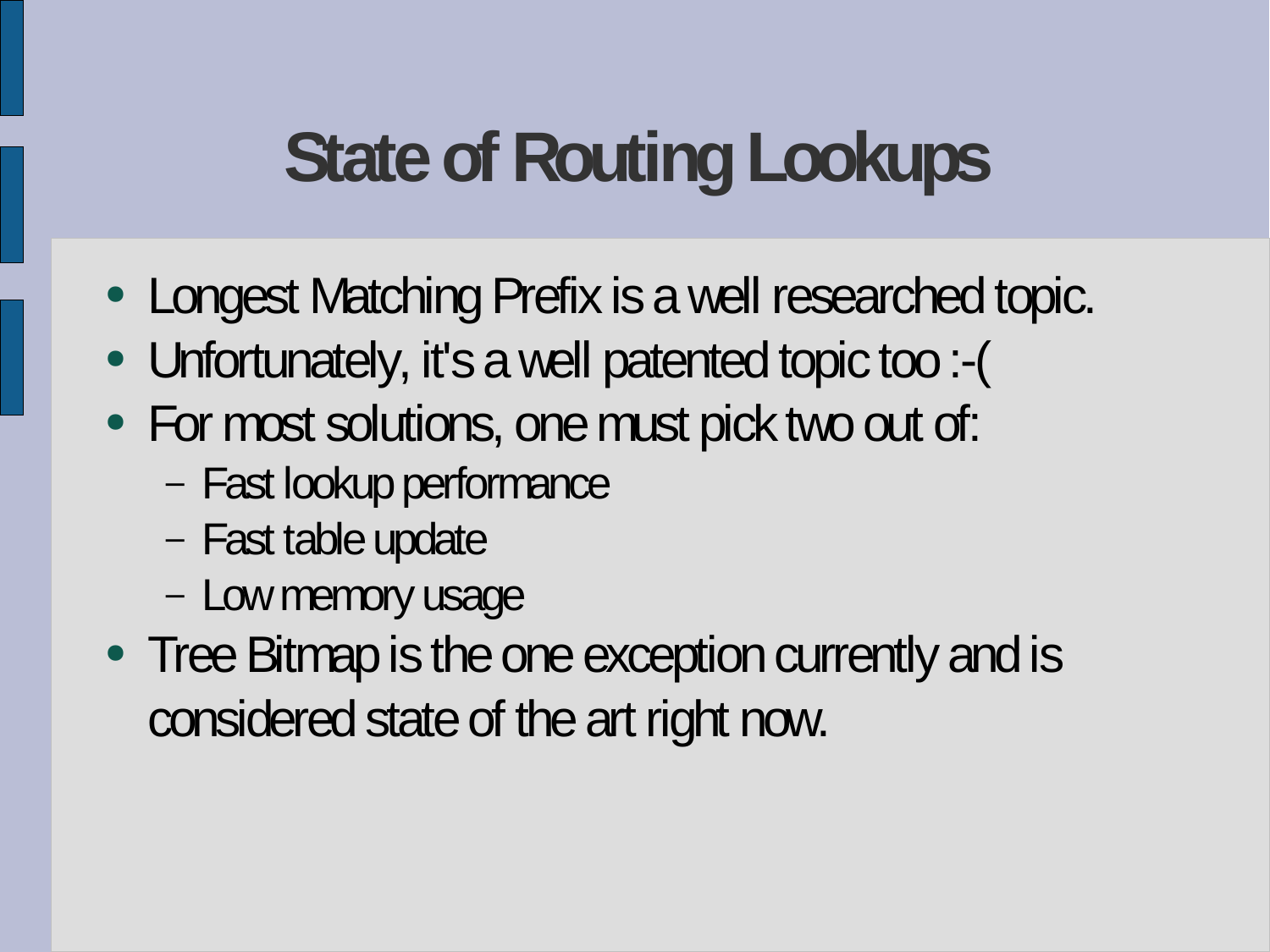### **Routing Lookup Papers**

- 'Survey and Taxonomy of IP Address Lookup Algorithms' by Miguel A. Ruix-Sanchez et al.
- 'Tree Bitmap: Hardware/Software IP Lookups with Incremental Updates' by Will Eatherton, George Varghese and Zubin Dittia
- 'Scalable High-Speed Prefix Matching' by Marcel Waldvogel et al.
- 'nCRT and Bonsai: Two Fast Longest Prefix Match Algorithms' by Abhishek Singh et al.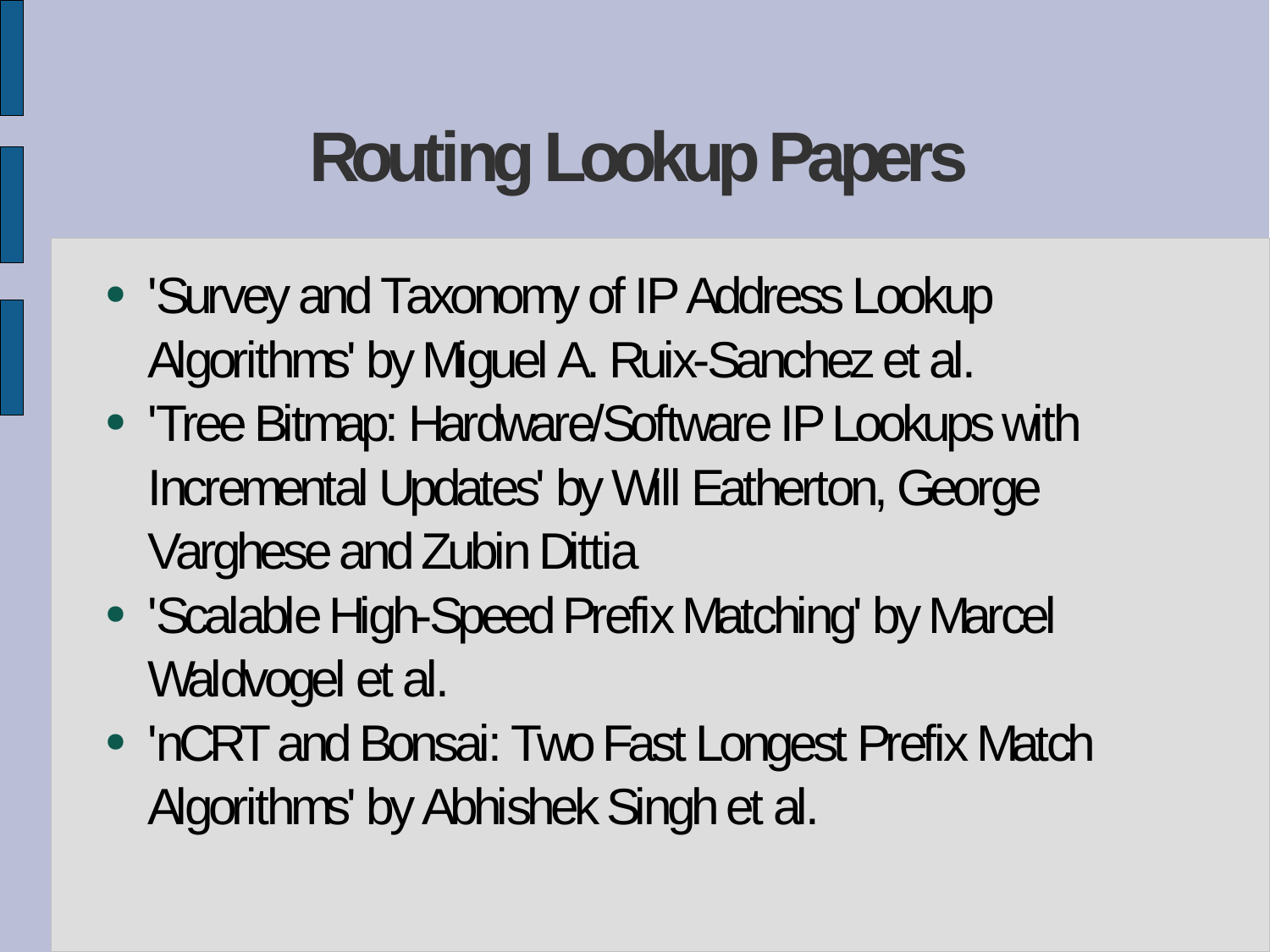#### **Patents patents patents...**

- Tree Bitmap patented by Cisco, an attempt was made to obtain permission to use in GPL code but this has failed.
- Binary Search on Hash Tables is patented by the University of Washington and work is nearly complete to get permission to use this algorithm in GPL code.
- LCP-Trie algorithm we have full permission to use already, Robert Olsson working on this.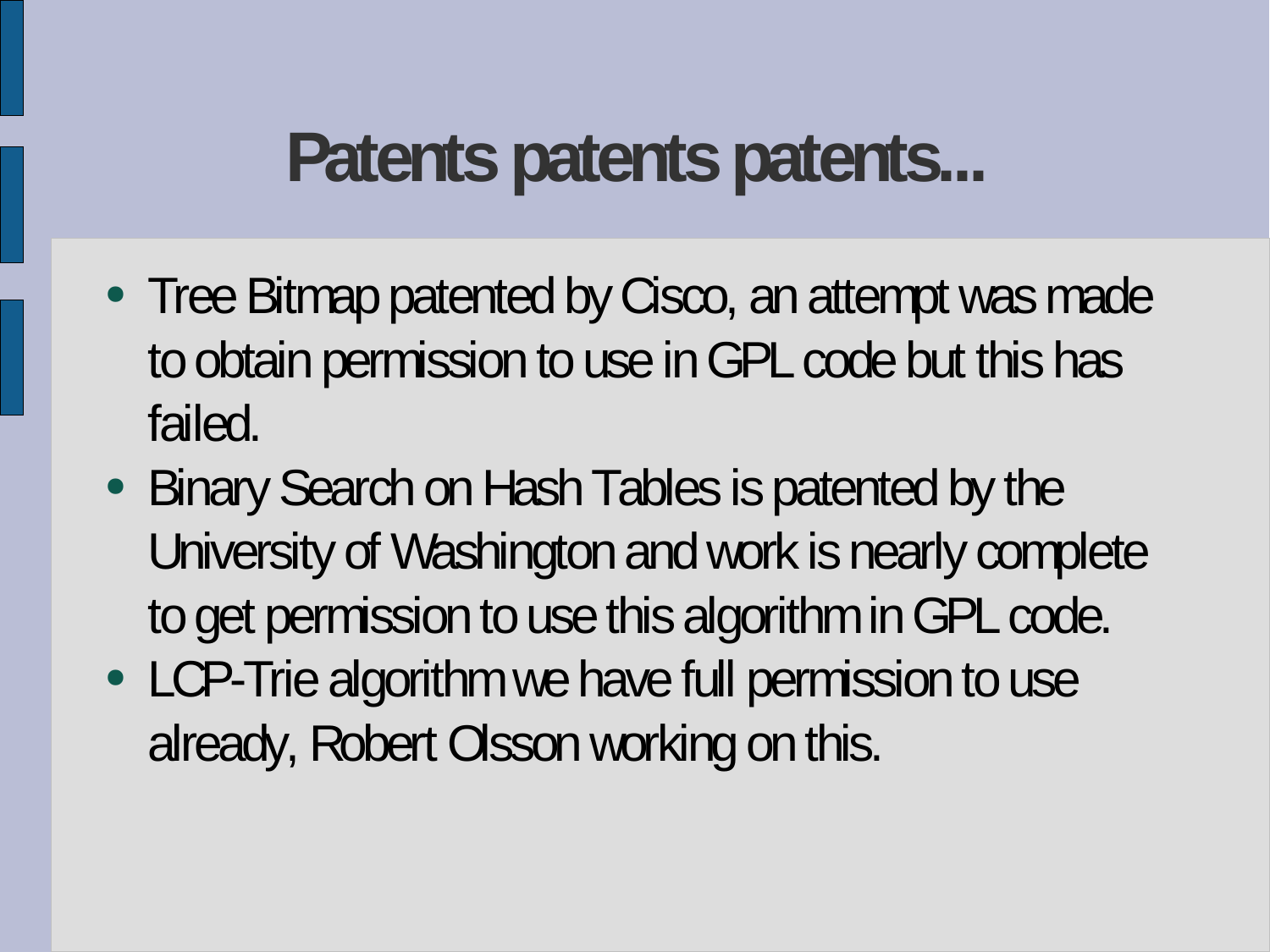# **Preliminary Issues in Routing**

- Current FIB Node lookup layer was not friendly enough to add new algorithms
- Work proceeds to try and build a pluggable route lookup architecture
- Major issue is separation of pure destination IP address longest matching prefix lookup from other details of routing:
	- TOS and priority sub-keys
	- FIBSemantics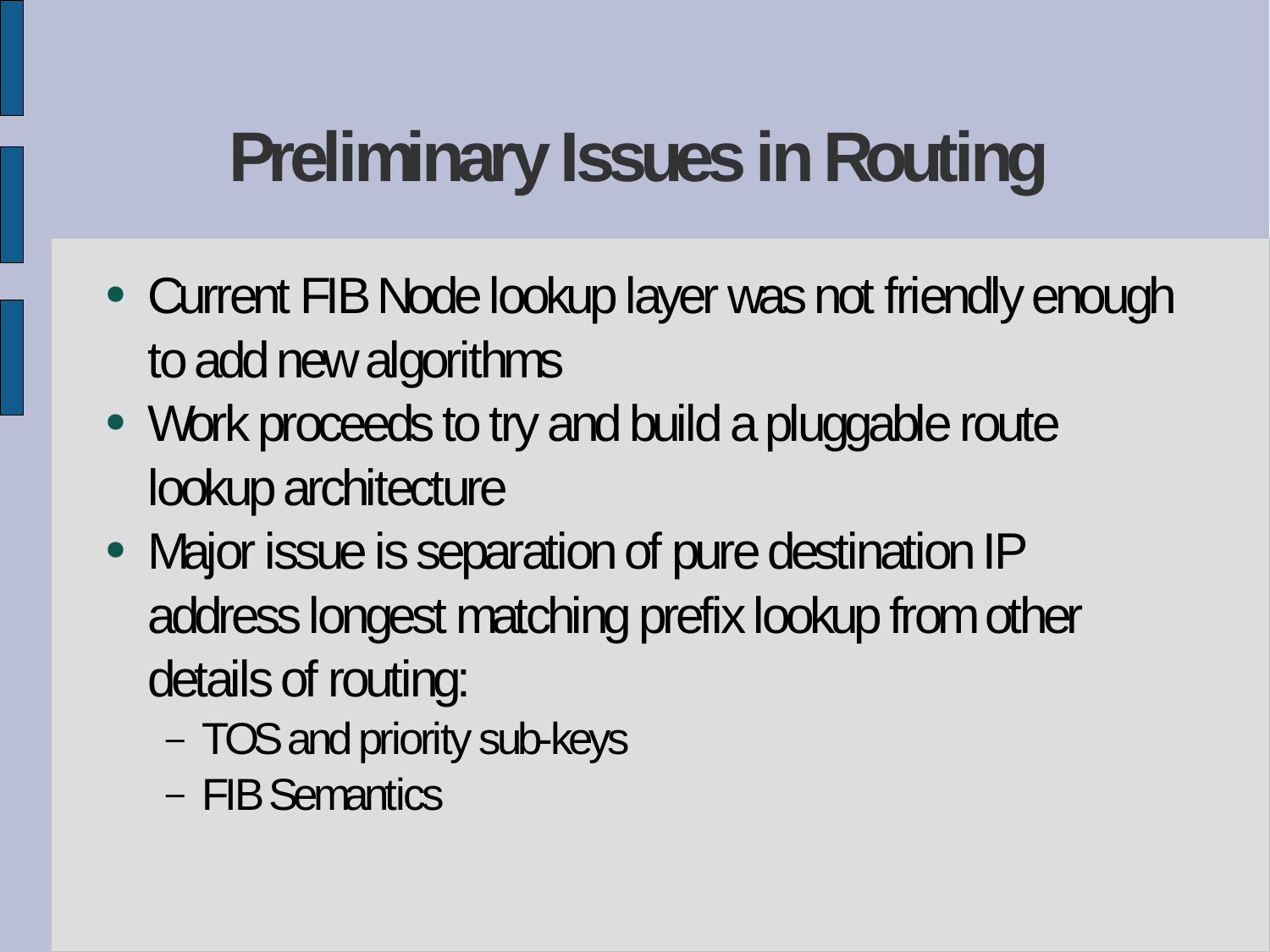#### **Current Plan**

- Complete routing lookup abstraction
- Integrate Binary Search and LPC-Trie implementations
- Benchmark, test, and optimize
- Once mid-level lookup complexity is minimized, reanalyze performance characteristics of routing cache.
- Continue to follow research on LMP algorithms, and perhaps make our own :-)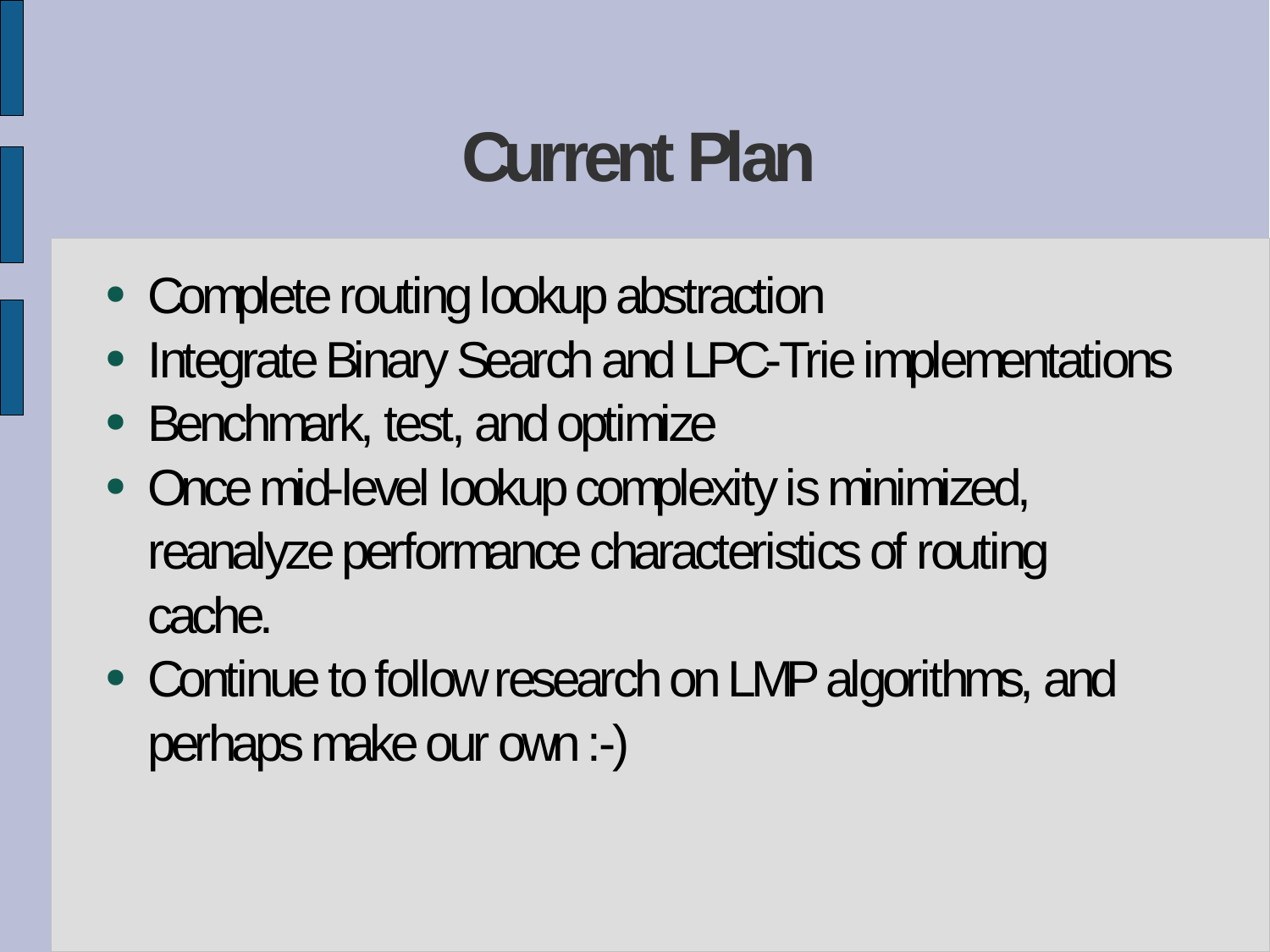#### **Binary Search on Hash Tables**

- 32 hash tables, one for each ipv4 prefix length
- 'marker' nodes are added to the hash tables to guide the binary search
- Seeing a 'marker' tells the lookup algorithm which direction to take the binary search
- Lookup performance is great, for ipv6 too
- Table updates are very complex, we believe it can be made to perform acceptably, however.
- Memory usage is not that bad.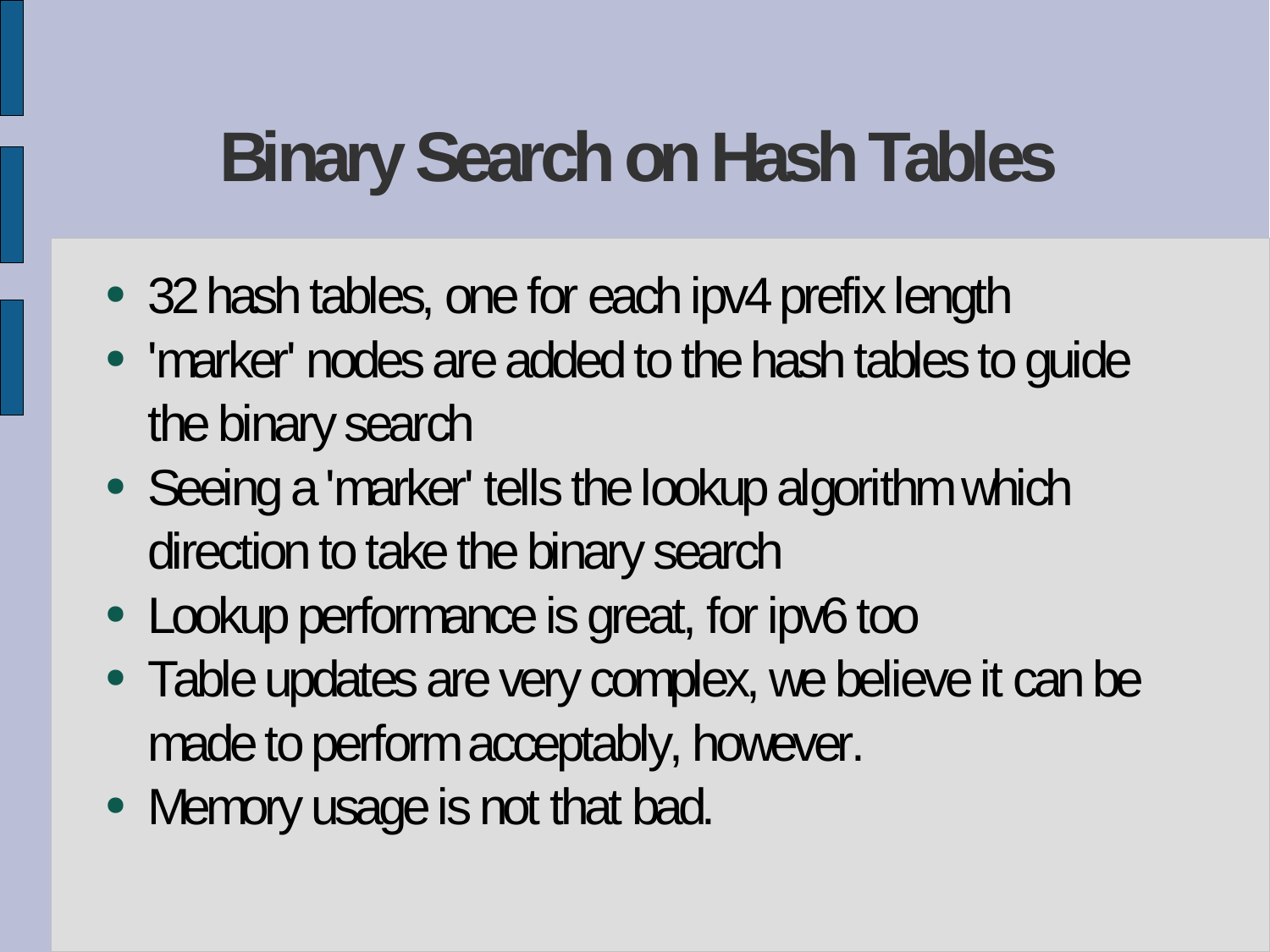### **LPCTrie**

- Level and Path Compressed Trie
- LMP search is a two dimensional problem, each node traversal in LPC search attempts to make progress in both dimensions at same time.
- Lookup complexity is Q(W/k) where 'W is width in bits of the keys (32 for IPV4) and  $k'$  is the Trie stride chosen by the algorithm.
- Table update and memory complexity is high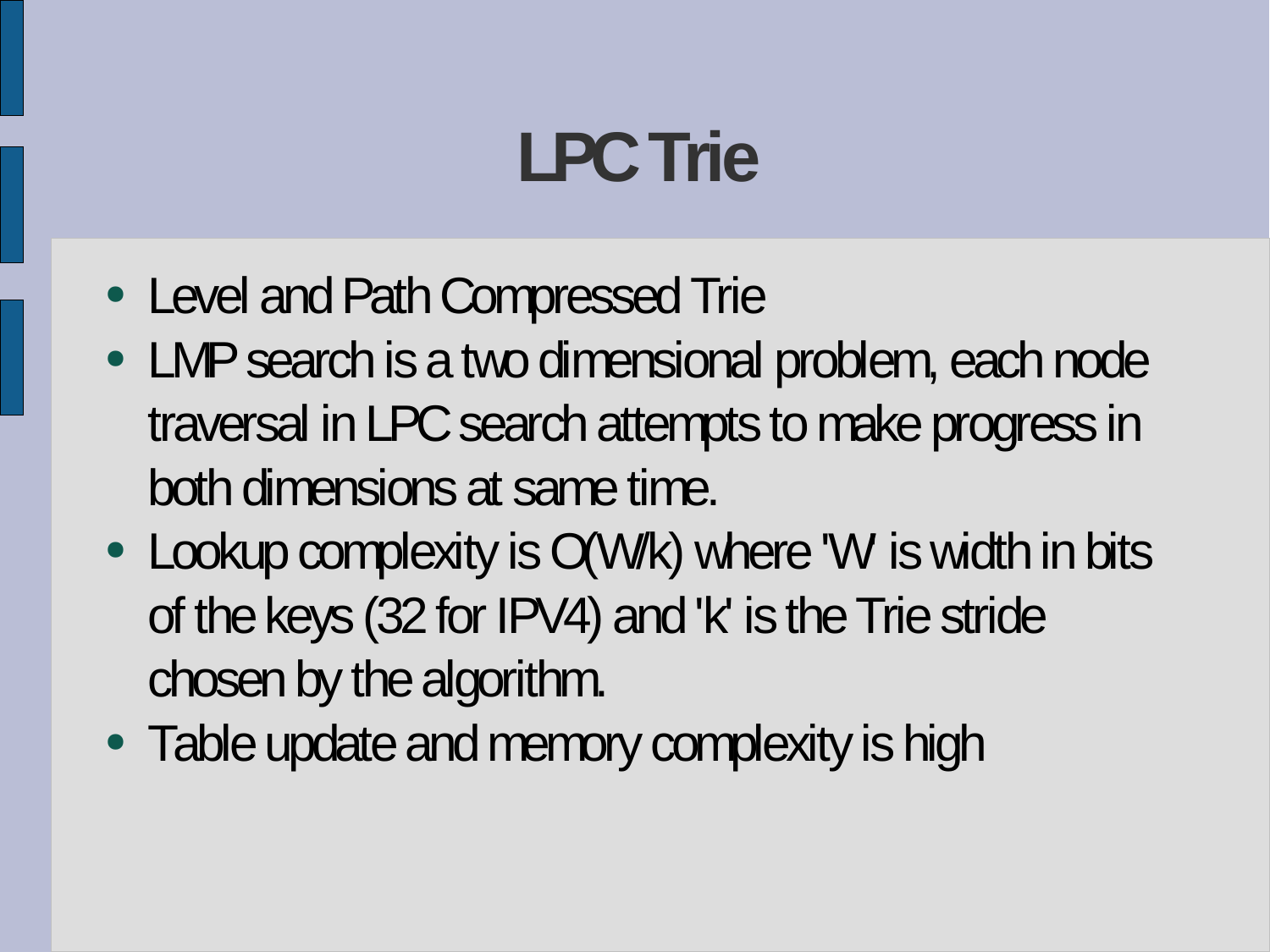#### **Credits**

- Mashimaro, official mascot of Linux networking development
- Stephen Hemminger for work on TCP congestion control integration
- Robert Olsson and Jamal Hadi Salim for routing and traffic classification work
- Yoshifuji and entire USAGI team for ipv6 work
- Herbert Xu for keeping IPSEC in shape
- Alexey Kuznetsov, he gave us the foundation